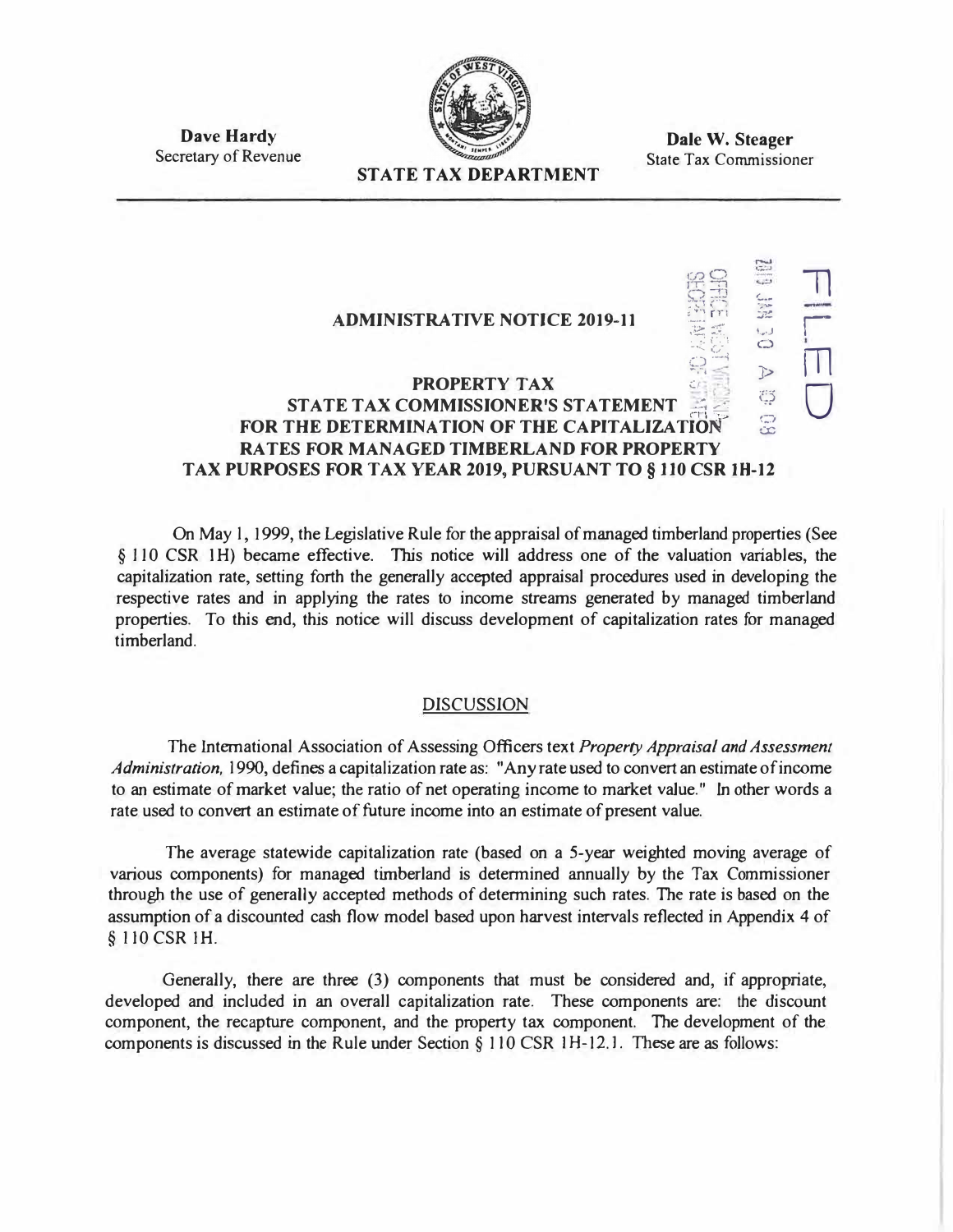## DISCOUNT COMPONENT

The swnmation technique is used to develop a discount component of the capitalization rate. The five sub-components of the discount component are:

**Safe Rate.** -- The safe rate reflects a rate of return that an investor could expect on an investment of minimal risk. This rate is developed through weighted averages of interest rates offered on five-year United States Treasury Bills for the five years immediately preceding the appraisal date.

**Nonliquidity.** - The nonliquidity rate is developed through an annual review to determine a reasonable estimate of time that timberland, when exposed for sale, remains on the market before being sold. The time thus determined is used to identify United States Treasury Bills with similar time differentials in excess of thirteen-week Treasury Bills. The interest differential between these securities is used to represent the nonliquidity rate. For example, if it is determined that a tract of timberland remains on the market for an average of nine months (39 weeks) before being sold, the nonliquidity rate is derived by subtracting the rate on 13-week Treasury Bills from the rate on oneyear Treasury Bills. This review considers the weighted average of these differences for a five-year period immediately preceding the appraisal date.

**Risk Rate.** -- The relative degree of risk of an investment in timberland is developed through an annual review of thirty-year United States Treasury Bills less five-year United States Treasury Bills. The review considers the weighted averages of debt and equity components of these differences for a five-year period immediately preceding the appraisal date.

**Management Rate.** -- The management rate represents the cost of managing the investment, not the cost of managing the timberland. Historically, the management rate has been one-half of one percent (0.5%); therefore, this rate is considered the industry standard for current applications.

**Inflation Rate (negative).** -- Nominal interest rates, including the "safe rate" mentioned above, are higher than real rates by an amount representing expectation of future inflation. Therefore, the capitaJization rate must be a real rate, net of expectation of inflation. The inflation rate is established through a weighted average analysis of the most recent five calendar year's urban conswner price index as determined by the United States Department of Labor, Bureau of Labor Statistics.

In determining the discount component of the capitalization rate, the Tax Commissioner determines the sum of the safe rate, the nonliquidity rate, the risk rate, and the management rate, and deducts from this sum the inflation rate.